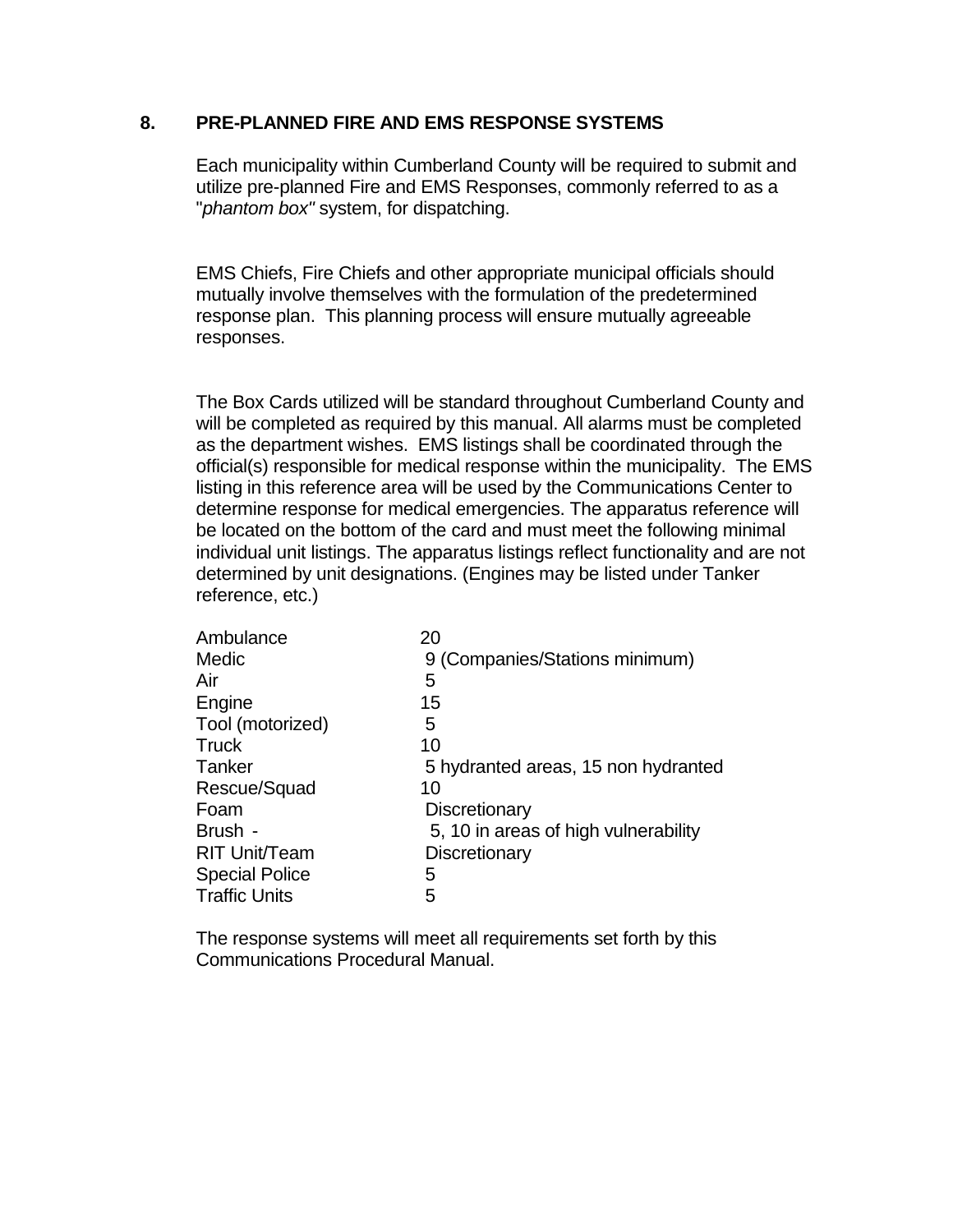#### **8.1 DEFINITIONS OF INCIDENTS**

**Structure Fire** - Any fire involving, within, impinging or endangering a structure. Also included are gas leaks, smoke or odors, or any other condition which indicates a fire or hazard which can potentially affect a structure. This criteria shall solicit a minimum of a first alarm response on the Box Card.

*Investigation Inside Structure* – Any call that is first party (occupant) reported of an odor from inside a single family structure that warrants immediate examination by the fire service. The Communications Center will interrogate the caller for potential conditions and, if there are no additional conditions, this alarm level will be dispatched. If relevant conditions exist, (smoke, fire and/or related medical conditions), or the structure is multi-family or commercial, the Communications Center will dispatch the appropriate alarm assignment.

*Automatic Alarm* - Any automatic fire alarm detection device or system (smoke, heat, sprinkler or other fire suppression system) which is connected to an alarm monitoring agency, or any other report of alarm system activation which is not defined under "Reduced Automatic Alarm." This level of alarm response will be dispatched if no relevant conditions (smoke, fire and/or related medical conditions) exist. If relevant conditions exist, the Communications Center will dispatch the appropriate alarm response.

*CO Detector Activation with patients-* Any CO detector activation with reports of ill patients.

*Reduced Automatic Alarm* - Any single family residential alarm detection device (smoke, heat or carbon monoxide) which is first party (occupant) reported, in which no relevant conditions are evident. The Communications Center will interrogate the caller for potential conditions and, if none exist, this alarm level will be dispatched. If relevant conditions exist (smoke, fire or related medical conditions), or the structure is multi-family or commercial, the Communications Center will dispatch the appropriate alarm assignment.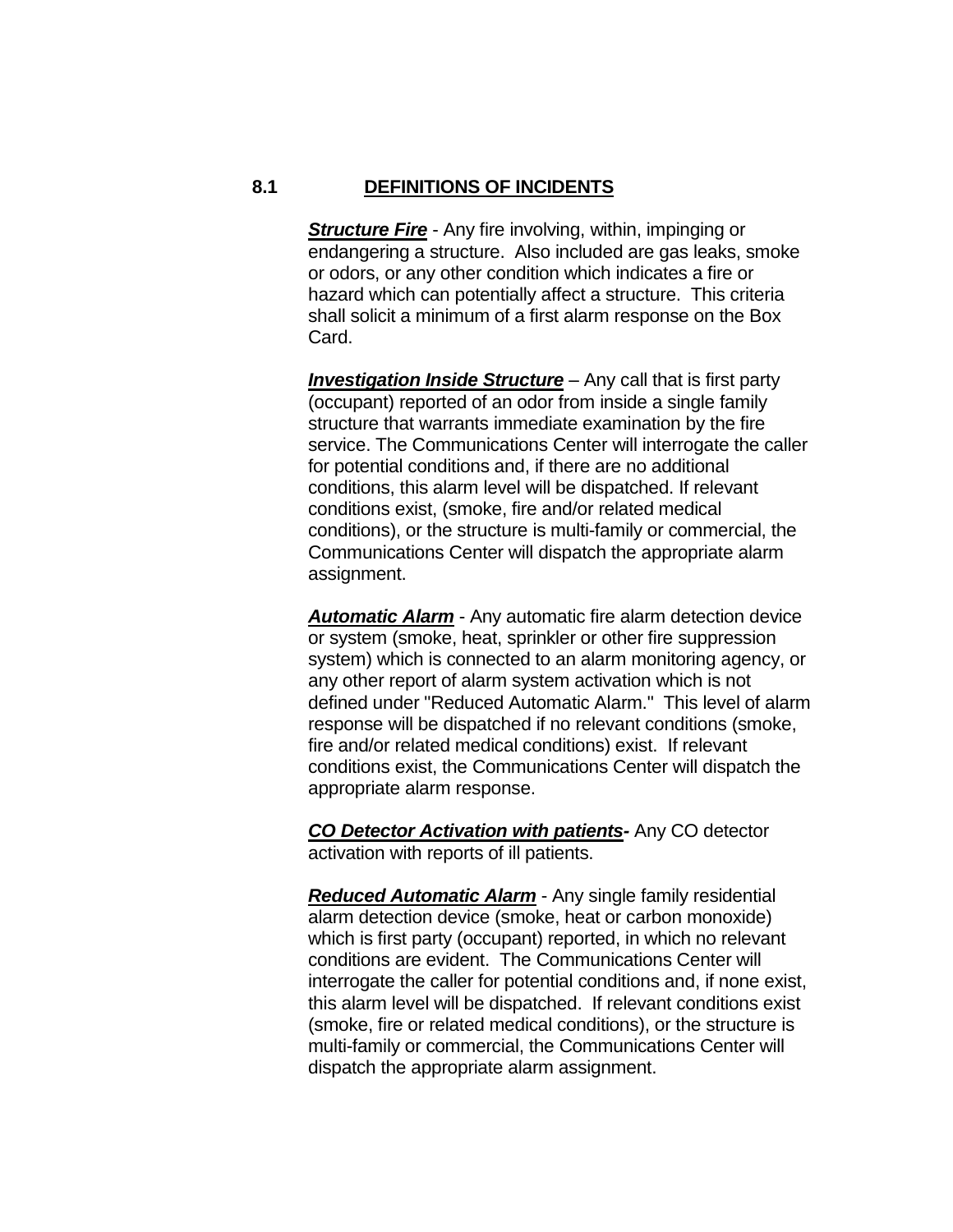*Barn* - Any building which stores farm products, farm animals and/or farm machinery.

*Vehicle Fire - Automobile* - Any fire involving an automobile, motorcycle, small truck or any other automotive vehicle designed for passenger transportation.

*Vehicle Fire - Truck or Other Large Vehicle* - Any fire involving medium to large truck which is not thought to be carrying a hazardous material. This would include commercial use vehicles designed for hauling or construction, mass transportation vehicles, motor homes and camping trailers.

*Aircraft Fire* – Any fire or spill involving an aircraft.

*Accident - Motor Vehicle* - Any transportation accident involving a motor vehicle, but not including mass transportation vehicles.

*Accident – Unknown Injuries* – Any transportation accident Involving a motor vehicle in which all callers are reporting unknown injuries.

*Accident - Motor Vehicle with Entrapment* - Any transportation accident in which the victim is either entrapped or confined.

*Accident – Involving Fire* - Any transportation accident involving a motor vehicle that is reported to be on fire.

*Accident - Motor Vehicle with Entrapment and Fire* - Any transportation accident in which a victim is entrapped or confined and a vehicle is reported on fire.

*Accident – Involving Hazardous Materials* - Any transportation accident involving a motor vehicle that is reportedly carrying hazardous materials.

*Accident – Vehicle Into Structure With Fire* - Any transportation accident involving a motor vehicle that is reported to be on fire and into a structure.

### *Accident – Vehicle Into Structure With Fire and*

*Entrapment* - Any transportation accident involving a motor vehicle that is reported to be on fire and into a structure with a victim entrapped or confined.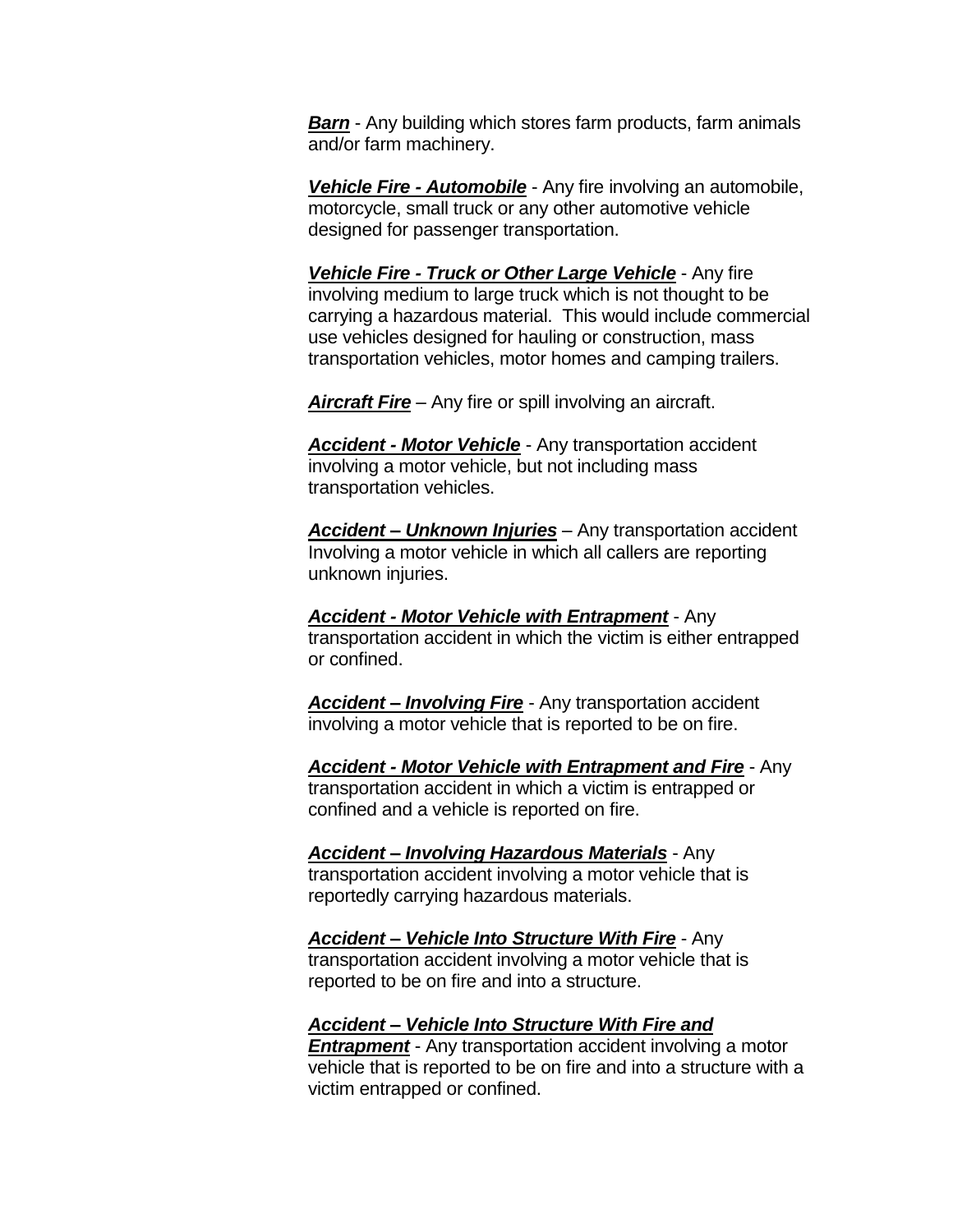*Accident – Other Rescue* - Any call in which individual is entrapped or in a position in which special equipment is required to remove the victim to safety.

*Accident - Pedestrian/Bicyclist* - Any transportation incident in which a pedestrian or bicyclist has been injured by a motor vehicle. This category should only be completed if Fire/Rescue support would be required to mitigate the incident.

*Accident - Mass Transportation* - Transportation incidents involving buses, aircraft or other modes of transportation in which there is a potential of injury to seven or more victims. This category may also be used by the Communications Center for any reported incident with multiple injured victims. *A minimum response of 7 BLS units and 2 ALS units will be dispatched.*

*Land Rescue* - Any call indicating the need for assistance in removing or locating a subject due to mental/physical health or trauma related injuries from an area that is considered to be "inaccessible terrain" and where access to the subject shall be accomplished by specialized vehicles (UTV, snowmobiles, etc.) or on foot.

*Water Rescue* - Any call indicating a drowning or potential drowning in which the victim has not been moved to safety or where circumstances are unknown.

*Wildfire* - Any fire involving brush, grass, leaves, foliage or any mountain fire.

*Wildfire Involving a Vehicle or Equipment* - Any fire involving brush, grass, leaves, foliage or any mountain fire in which a vehicle or piece of machinery is on fire.

*Wildfire Involving a Structure* - Any fire involving brush, grass, leaves, foliage or any mountain fire in which structure is endangered or involved.

*Haz Mat Fire - Non-Structure* - Any hazardous materials fire which is not endangering a structure.

*Haz Mat Fire - Structure* - Any hazardous materials fire which involves or endangers a structure.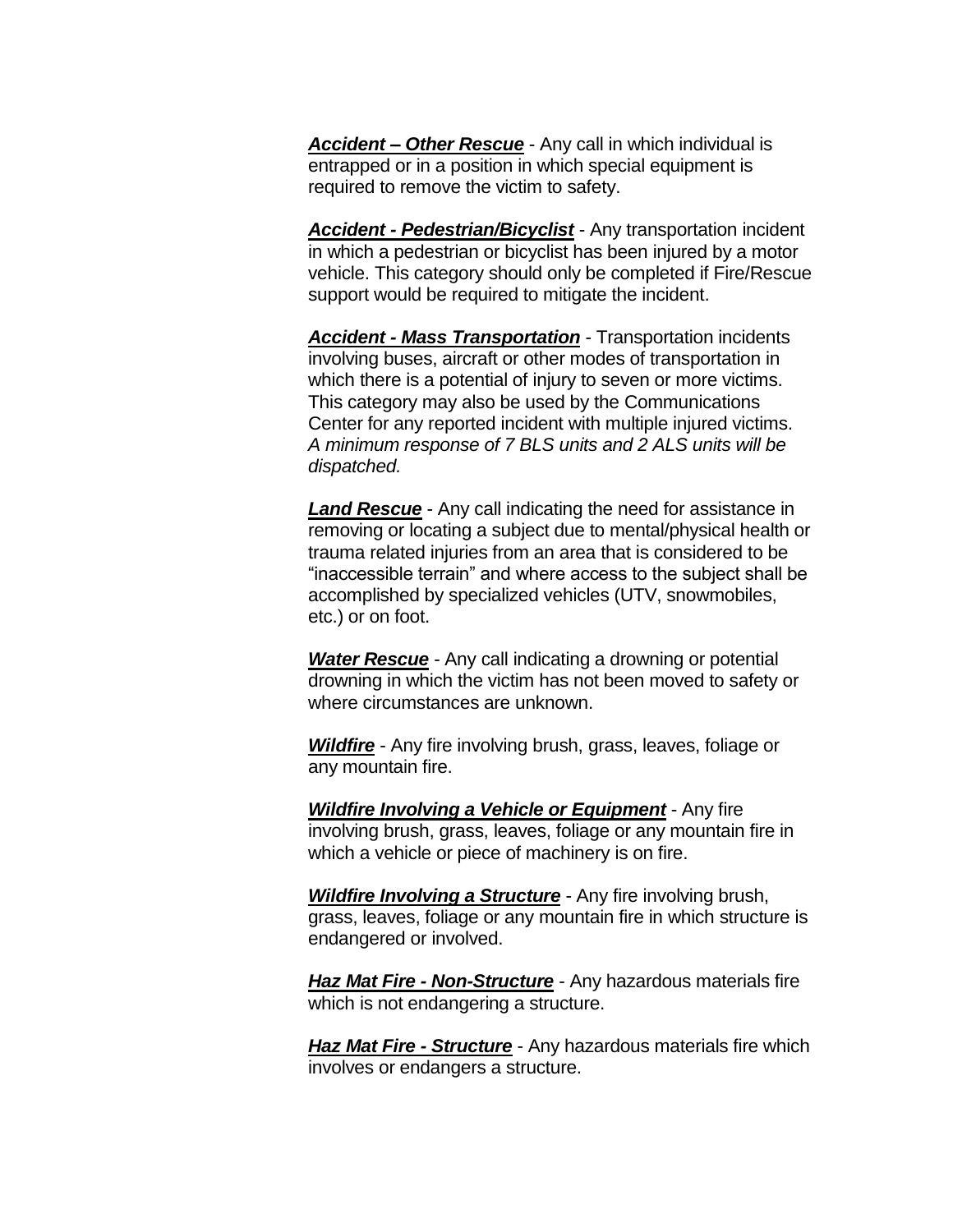*Haz Mat Investigation - Outside* - Any non-fire hazardous materials release which is not endangering a structure.

*Haz Mat Investigation - Inside* - Any non-fire hazardous materials release which occurs inside or endangers a structure.

*Investigation Outside Structure* - Any call which indicates potential of an unknown source because of an unusual accumulation of odors or a smoke condition that warrants immediate examination by the fire service.

*Miscellaneous* - Any fire not defined above. Example: Trash, wires, service call.

### **8.2 NUMBERING SYSTEM**

The numbering system used in the Cumberland County Box System is intended to provide a uniform coding for both property hazard type and first due command responsibility.

Example - Box 65-01 (XX - ##)

XX - Denotes the first due referenced engine company where this response area is their primary first due area. For those municipalities in which a municipal designated chief has been appointed or another company's chief officers are considered as having primary command responsibility(their fire company is not first due), this number can be used to reflect this command authority.

If a company responds *"1st due"* in multiple municipalities, their company number will be prefixed with a 1, 2, 3, etc., depending upon the number of municipalities involved.

Example:

1st due in their home municipality*"65-01"* 1st due in another municipality*"165-01"* 1st due in another municipality"*265-01"*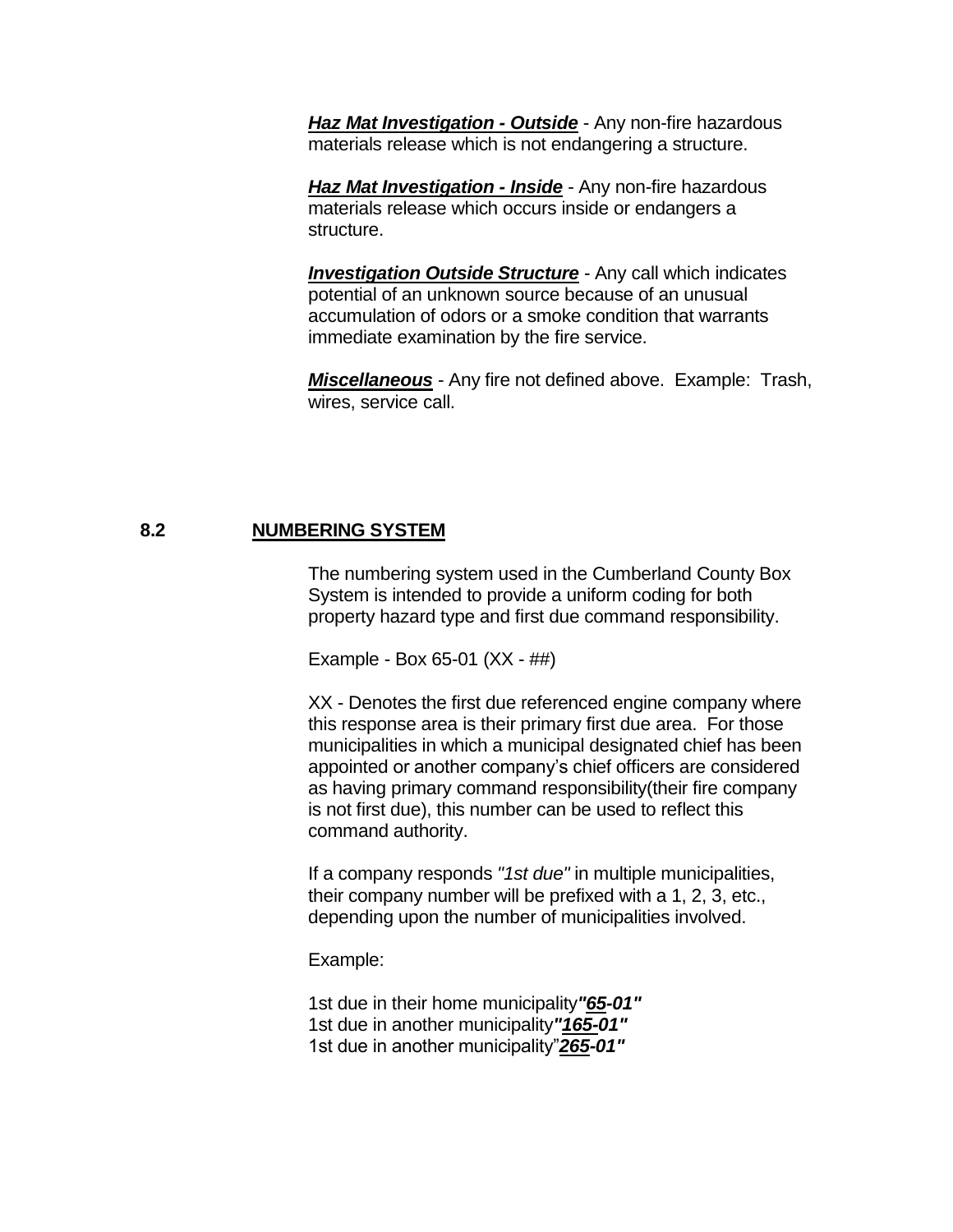Box Numbering is as follows:

- A. Boxes XX-01 through XX-10, area boxes
- B. Boxes XX-11 through XX-20, apartment complexes, hotels, and motels.
- C. Boxes XX-21 through XX-30, institutional property, hospitals, nursing homes, correctional institutions.
- D. Boxes XX-31 through XX-40, educational property, schools, colleges.
- E. Boxes XX-41 through XX-50, churches.
- F. Boxes XX-51 through XX-55, social organizations, clubs.
- G. Boxes XX-56 through XX-70, manufacturing, factories.
- H. Boxes XX-71 through XX-75, utilities, communications, defense facilities.
- I. Boxes XX-76 through XX-85, businesses.
- J. Boxes XX-86 through XX-90, shopping centers.
- K. Boxes XX-91 through XX-95, storage property.
- L. Boxes XX-96 through XX-100, special unoccupied property, railroads, highways (major), lumber yards, etc.
- M. Boxes XX-200 Special Hazardous Materials Resources.
- N. Boxes XX-300 Specialized Mass Casualty Resources.
- O. Boxes XX-400 Special Water Supply Resources.

## *Note - if the number of box responses for a specific box classification for a given 1st due area are depleted (i.e. 13 area boxes, versus 10*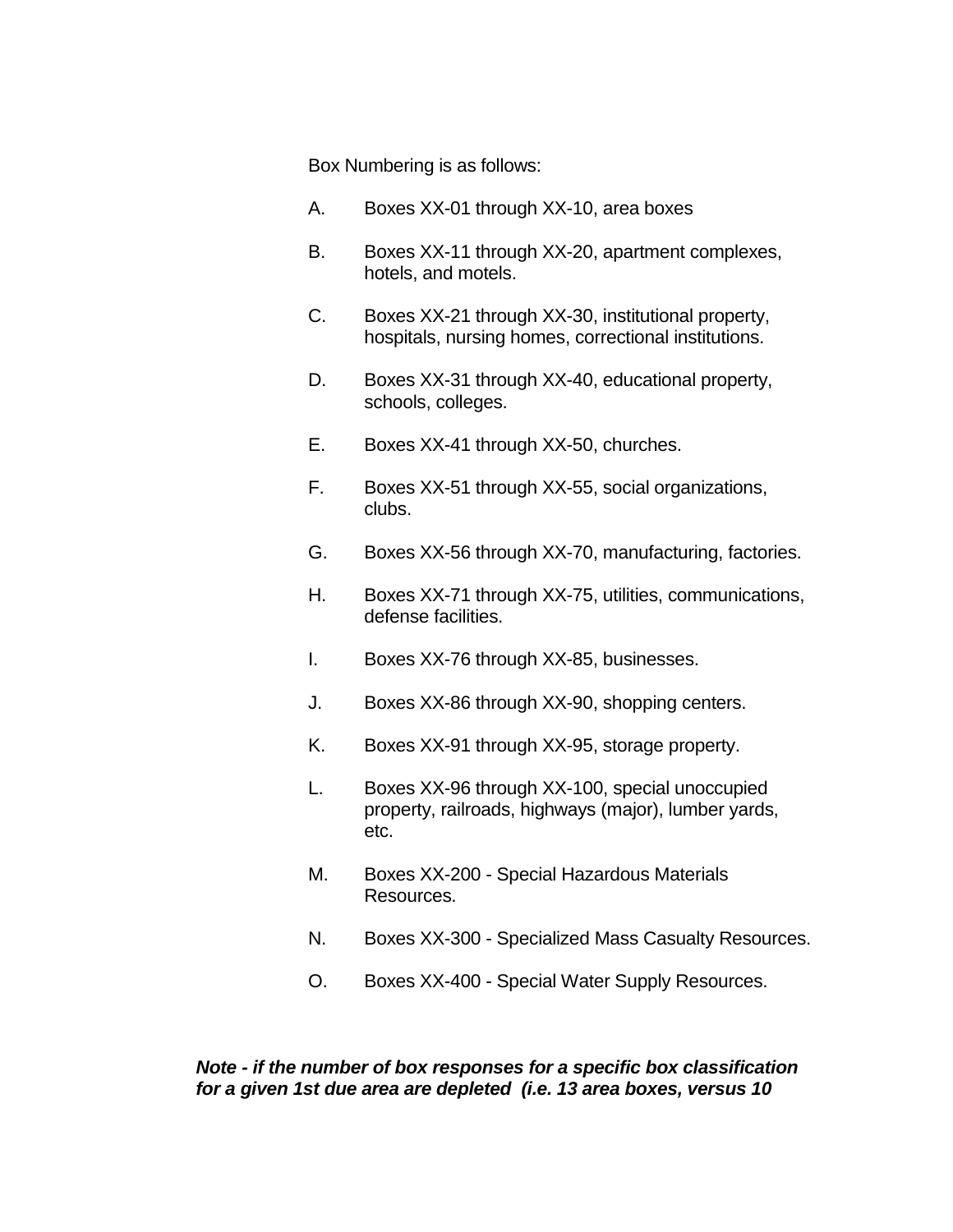*available area box numbers) these classification numbers may be prefixed numerically. Example - XX-101.*

# **8.3 SUBMITTING PROCEDURES**

- 8.3A All response plans submitted shall also include an up-to-date list of all streets/roads showing divisions of same with corresponding phantom box numbers. Those streets which are subdivided into different phantom boxes must be divided at an established landmark, i.e. street, address, stream, etc. Municipal Street Address Guide (MSAG) shall be included with the response plan submission. The MSAG shall show complete range of addresses for all thoroughfares in the municipality.
- 8.3B It will be the municipalities responsibility to update their street listings as needed and notify the appropriate County municipal street address coordinators.
- 8.3C All streets will be listed in alphabetical order when submitted.
- 8.3D All special phantom boxes shall be submitted in a separate list form in alphabetical order with appropriate addresses included.
- 8.3E It is required that the least amount of area / special boxes needed to identify different response areas be submitted. Duplicate boxes (boxes with the same responses, but different box numbers applied) create significantly more implementation time and serve no purpose with regard to dispatch.
- 8.3F Major changes in your pre-plan response system must be mailed to the 9-1-1 Operations Manager. Minor changes may telephoned or e-mailed by the responsible Fire/EMS Chief.
- 8.3G All pre-plan response systems must be received a minimum of 60 days prior to their effective date to allow sufficient time for preparation. Should problems be found in the information sent, this time may be extended by the 9-1-1 Operations Manager. The changing or modification of box boundary areas may increase the implementation time.
- 8.3H All proposed pre-planned response systems should be reviewed by the 9-1-1 Operations Manager. This review